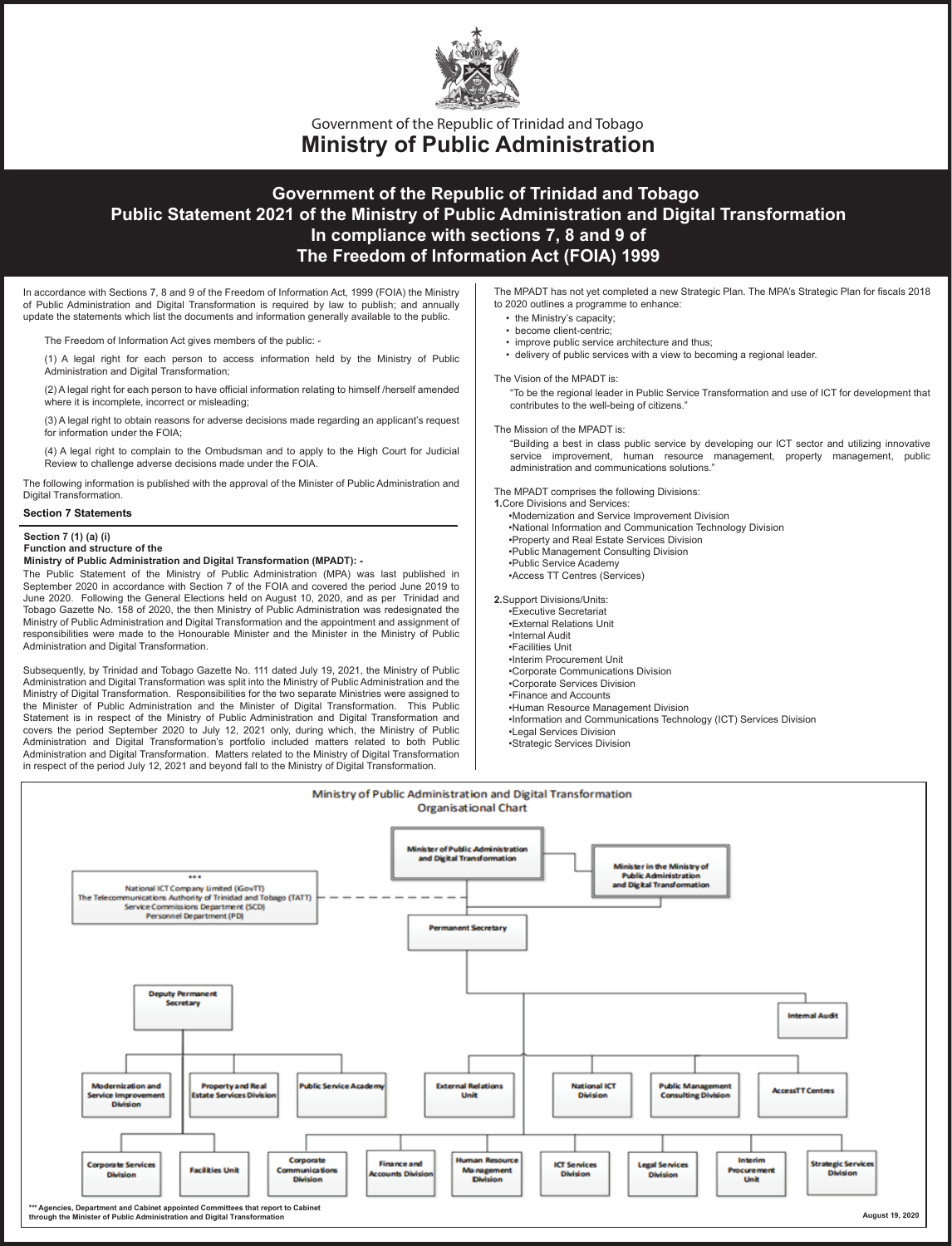# **Section 7 (1) (a) (i) Functions of the Divisions of the Ministry of Public Administration and Digital Transformation :**

CORE DIVISIONS

**The Modernization and Service Improvement Division's (MSID)** strategic objective is to facilitate a fit-for-purpose and client-centric public service. Accordingly, the MSID develops policy, guidelines and standards, facilitates service improvement in key public services and establishes and operates whole-of-government solutions.

**National Information and Communication Technology Division (NICTD)** is responsible for supporting the implementation, monitoring and evaluation of the National ICT Plan. The Division's three functional areas are ICT Governance, Policy and Strategy; Public Sector ICT; and ICT Regulatory Compliance and Standards. The ICT Governance, Policy and Strategy functional area is responsible for policy and strategy development to address gaps in terms of national hardware and software requirements as well as providing strategic coordination and oversight of the National ICT planning process. The Public Sector ICT functional area provides oversight for the growth and development of the ICT Sector, the advancement of the ICT knowledge sector through capacity building and the integration and standardization of e-services across the Trinidad and Tobago Public Service. The ICT Regulatory Compliance and Standards functional area is responsible for providing regulatory review for the TATT and iGovTT and develops ICT standards for all Ministries and **Departments** 

**The Property and Real Estate Services Division (PRESD)** is responsible for providing mainly office and to a lesser extent, residential accommodation in accordance with statutory, policy and user requirements for Government Ministries and Agencies. It manages the portfolio of state-owned properties towards ensuring that these are developed, utilized and maintained to achieve maximum socio-economic returns from assets. The Division has an advisory role to the State on property matters.

**The Public Management Consulting Division (PMCD)** provides management consulting services to the Cabinet, Government Ministries, Departments and Agencies. Its primary mandate is the review of submissions from Ministries relating to their organizational structures.

**The Public Service Academy (PSA)** is the agency with the primary responsibility for training and development within the public service. It aims to maximise the human potential for excellence and high performance through the provision of flexible learning opportunities in collaboration with its strategic partners. The Academy is charged with the responsibility of reviewing the Training Plans of Ministries and Departments. The Academy also administers offers of Technical Cooperation Training from foreign governments and international agencies.

**Access TT Centres** - six (6) Access TT Centres provide government services (including the co-location of ttconnect Service Centres), free internet access, ICT and community 'needs based' training, conference facilities and other services to the citizens and business communities in underserved regions of the country.

# SUPPORT DIVISIONS

**The Executive Secretariat** comprises the Honourable Minister, Minister in the Ministry, the Permanent Secretary, the Deputy Permanent Secretary and the Administrative Support Teams who assist them. The Executive Secretariat is responsible for the oversight of all strategic initiatives, projects and financial decisions within the Ministry, which includes reviews and submission of Notes for the consideration of Cabinet which have been prepared by Divisions and receives and distributes Cabinet Minutes for action or information within the Ministry.

**External Relations Unit** has primary responsibility for the Ministry's regional and international engagements, international cooperation activities and related policy coherence with specific focus on Public Administration and Management (PAM) and Information and Communication Technology (ICT), two complementary areas of the Ministry's mandate which are identified nationally and internationally as critical success factors for economic diversification and sustainable development.

**Internal Audit** ensures that there is accountability, efficiency and transparency in the financial operations of the Ministry. The Unit is responsible for audit reviews of the Ministry's activities and accounts.

**Facilities Unit** provides services and support related to the maintenance, upgrades, asset management and security of property occupied by the Ministry.

**The Interim Procurement Unit** was established in October 2017 in preparation for the full proclamation of the Procurement Act No. 1 of 2015. The Unit is responsible for the prequalification of suppliers and the procuring of all goods and services for the Ministry.

**Corporate Communications Division** is responsible for developing and guiding the Ministry's Corporate Communications Strategy. Its activities include Internal Communications, Public Relations, Media Relations, Events Management, Branding, and Crisis and Issues Management. The Division's primary purpose is to enhance the image and reputation of the Ministry and to help establish and maintain beneficial dialogue and understanding between the Ministry and its main stakeholders both internally and externally.

**Corporate Services Division** provides a range of administrative and internal services (office management, file/document registry, and customer service) that support the business goals of the Ministry and contributes to its efficiency.

**Finance and Accounts Division** is responsible for the financial management practices and procedures of the Ministry. The Division processes payments for suppliers and payroll for employees with the attendant financial recording. The Division also coordinates the submission of budgets and prepares the Ministry's financial statements.

**The Human Resource Management Division** aims to enhance the Ministry's effectiveness and capability to provide excellent client and customer services by retaining and building a human resource skills/knowledge/behaviour base which can deliver on the Ministry's mandate. The Division has as its core functions recruitment of contract personnel, performance management, organisational development, training and development and employee relations.

**Information Communication Technology Services Division** is responsible for coordinating and providing strategic and operational support for internal Information and Communications Technology projects and systems.

**Legal Services Division** performs general transactional legal work and provides legal advice and support to the Ministry, its various Divisions, and other agencies which fall under its purview.

**Strategic Services Division** is responsible for coordinating the Ministry's Strategic Plan and developing various internal policies. The Division collaborates with the other Divisions in the Ministry and agencies under the purview of the Ministry to monitor and evaluate/measure performance and meet statutory reporting requirements. The Division is also responsible for managing the Ministry's PSIP and other projects to ensure that proper design, implementation and monitoring and evaluation mechanisms are in place.

# **Section 7 (1) (a) (ii)**

**Categories of Documents maintained by the Ministry of Public Administration and Digital Transformation:** 

- a. Files, Records, Manuals, Documents:
	- 1. Files dealing with administrative support and general administrative documents and records (including logs) for the operations of the Ministry
	- 2. Personnel files, which detail all staff appointments, job applications, job specifications,
	- promotions, transfers, resignations, deaths, retirements, leave, vacation etc. 3. Files dealing with the accounting and financial management function of the Ministry
	- 4. Files dealing with circulars, memoranda, notices, bulletins
- 5. Files dealing with official functions, conferences and events hosted
- 6. Financial Records (cheques, vouchers, receipts, journals, vote books, salary records etc.)
- 7. Files dealing with matters relating to the procurement of supplies, services and equipment
- 8. Internal and external correspondence files
- 9. Customer files
- 10. Complaint/suggestion files 11. Inventory Management files
- 12. Records and documents relating to the strategic review of the Ministry, its Divisions and Units
- 13. Contracts, agreements, leases, deeds, concessions and licences
- 14. Legal opinions and related matters
- 15. Minutes/Agenda of meetings attended by the Ministry of Public Administration and Digital Transformation
- 16. Archival documents
- 17. Cabinet Documents
- 18. Policy and Procedure Documents 19. Acts and Gazettes
- 20. Manuals
- 21. Training Files
- 
- b. Publications: 1. Periodicals and publications
	- 2. Newsletters
	- 3. Surveys
	- 4. Reports
- c. Forms:
- 1. Freedom of Information Act Request Forms
- 2. Application for Accomodation Forms
- 3. Request for Site Visit Forms

# **Section 7 (1) (a) (iii)**

# **Material prepared for publication or inspection**

The public may inspect and/or obtain copies of material between the hours of **8:30 a.m. to 3:30 p.m.** on normal working days at the following offices:

# **Ministry of Public Administration and Digital Transformation (Head Office)**

Levels 5-7 National Library Building Corner Hart and Abercromby Streets, Port of Spain Telephone: 623-4724 Fax: 624-9482

The following (additional) resources may be accessed at the website: **www.mpa.gov.tt**

# **Publications:**

- Cloud Computing Policy
- 2020 FOIA Statement
- Public Service Day 2018 Folio Book
- Policy Electronic Records Management for GORTT International Presences
- Policy on e-Gov't inter-operability Framework
- Business Continuity Management Strategy August 2015 • ICT Blueprint- A Quick Look
- National ICT Plan 2018-2022 ICT Blueprint
- Ministry of Public Administration Strategic Plan FY 2018 to 2020
- Requesting Lease/Rental of Private Property for the Accommodation of Government Premises

Other information that can be accessed at the Ministry's Website include:

- Media Releases
- Speeches made by the Honourable Minister of Public Administration and Digital Transformation • Print Notices
- Videos
- Information on the services provided to citizens and the government:
	- o PSA Training course schedules and Technical Cooperation programmes schedules
	- o Government Property and Real Estate services
	- o Public Sector Organizational Design and Development
	- o Transformation Initiatives o Access TT Centres
- o Telecom Regulations
- o National ICT

#### **Section 7(1) (a) (iv) Literature available by Subscription:**

The Ministry of Public Administration and Digital Transformation has no literature available by way of subscription.